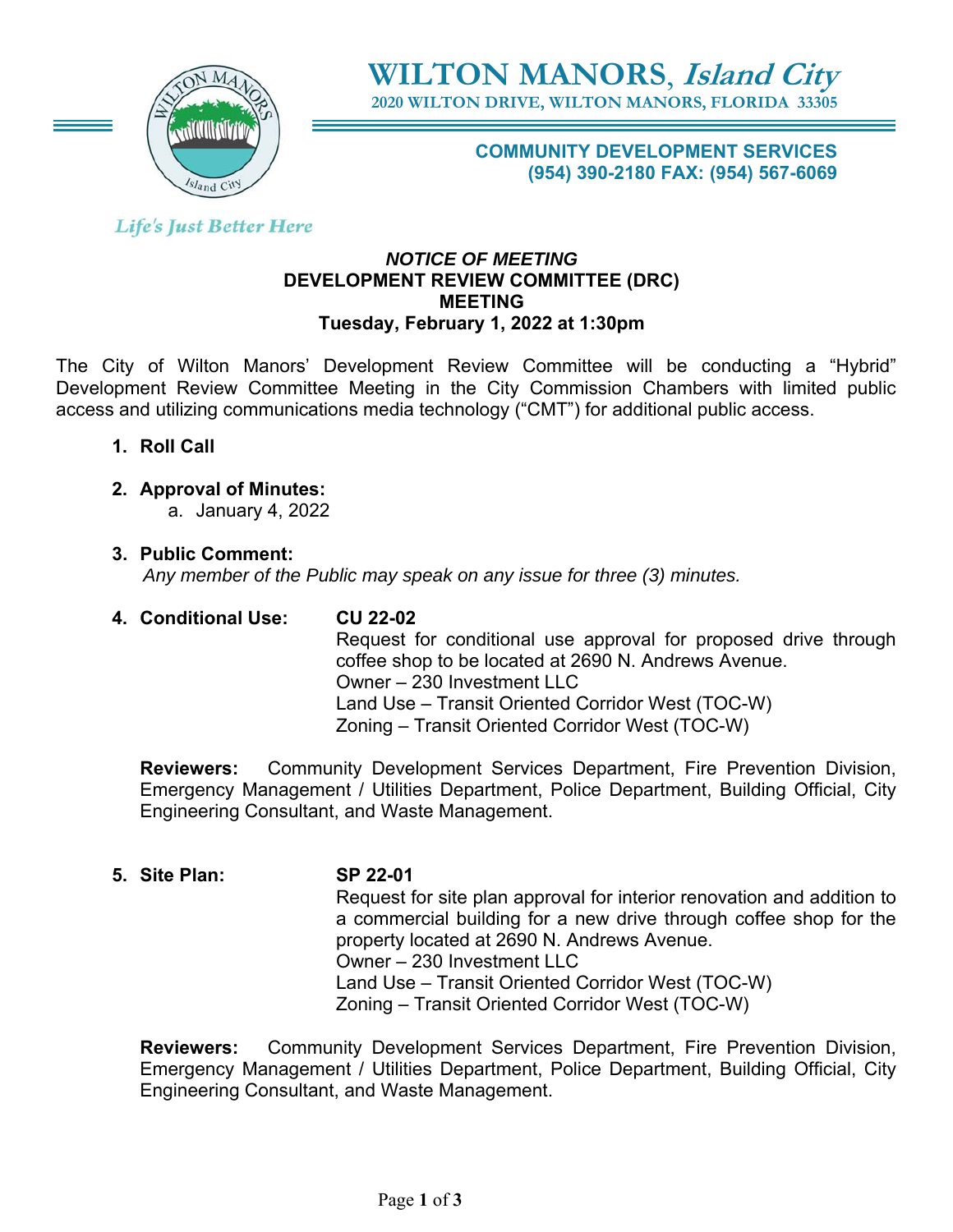## **INSTRUCTIONS FOR VIEWING AND PARTICIPATING IN THE CITY'S "HYBRID" DEVELOPMENT REVIEW COMMITTEE MEETING IN PERSON AND UTILIZING COMMUNICATIONS MEDIA TECHNOLOGY ("CMT")**

- The public shall be permitted to be in physical attendance in the Commission Chambers and in a designated overflow area. Capacity in the Commission Chambers will be limited to nineteen (19) members of the public. Capacity in the designated overflow area shall be limited to twenty (20) members of the public. Entry into the Commission Chambers and overflow area will be granted on a first come, first serve basis.
- Join Meeting by live stream Zoom Video Communications (instructions attached to this notice)

## **ANY MEMBER OF THE PUBLIC WISHING TO COMMENT PUBLICLY ON ANY MATTER MAY PARTICIPATE BY:**

- Submitting Public Comment in person: When an item is called each member of the public, in physical attendance at the meeting in the Commission Chamber or the overflow area, who wishes to speak, will be provided an opportunity to address the Development Review Committee for three (3) minutes or less.
- Submitting Public Comment via email: *PRIOR* to the start of the meeting, submit comments by email to rmoore@wiltonmanors.com. Please include your name and address in the email. All comments submitted by email comment length shall be, if read orally, three (3) minutes or less. Public Comment received by 12 noon prior to the start of the meeting will be read into the record by City Staff. All other comments submitted by email prior to the start of the meeting shall be made a part of the public record.
- Participating in Meeting via Zoom: Log-in to Zoom via browser, app or phone. During Public Comment portion of the agenda use Raise Hand feature to be called on. Raise Hand feature can be activated by selecting the icon. If you are on app on phone, icon is on the bottom of your screen. If you are on a tablet, icon is on the top right of your screen. If you are on a PC or laptop, icon is on the bottom of the screen. If you are calling in to the meeting, Dial \*9.
- Delivery of any documents for the Development Review Committee Meeting relating to public comment can be sent to rmoore@wiltonmanors.com. If received by 12 noon prior to the meeting, the document will be provided to the Development Review Committee and will be made a part of the permanent record. If received after 12 noon the documents will be provided to the Development Review Committee the next business day.
- If you do not have access, or need accommodations, please contact the Clerk's Office at (954)390-2123.

This meeting is open to the public. In accordance with the Americans with Disabilities Act of 1990, all persons who are disabled and who need special accommodations to participate in this meeting because of that disability should contact the Office of the City Clerk, (954)390-2123, not later than two days prior to such proceeding. All persons interested in the above meeting are invited to appear and be heard, subject to proper rules of conduct. Persons who cannot appear and be heard are encouraged to submit their written comments by 12 noon prior to the start of the meeting. Written comments filed with the Community Development Services Director by 12 noon prior to the start of the meeting will be entered into the Record. If a person decides to appeal any decision made by the Development Review Committee with respect to any matter considered at such meeting, will need a record of the proceedings and, for such purpose, may need to ensure that a verbatim record of the